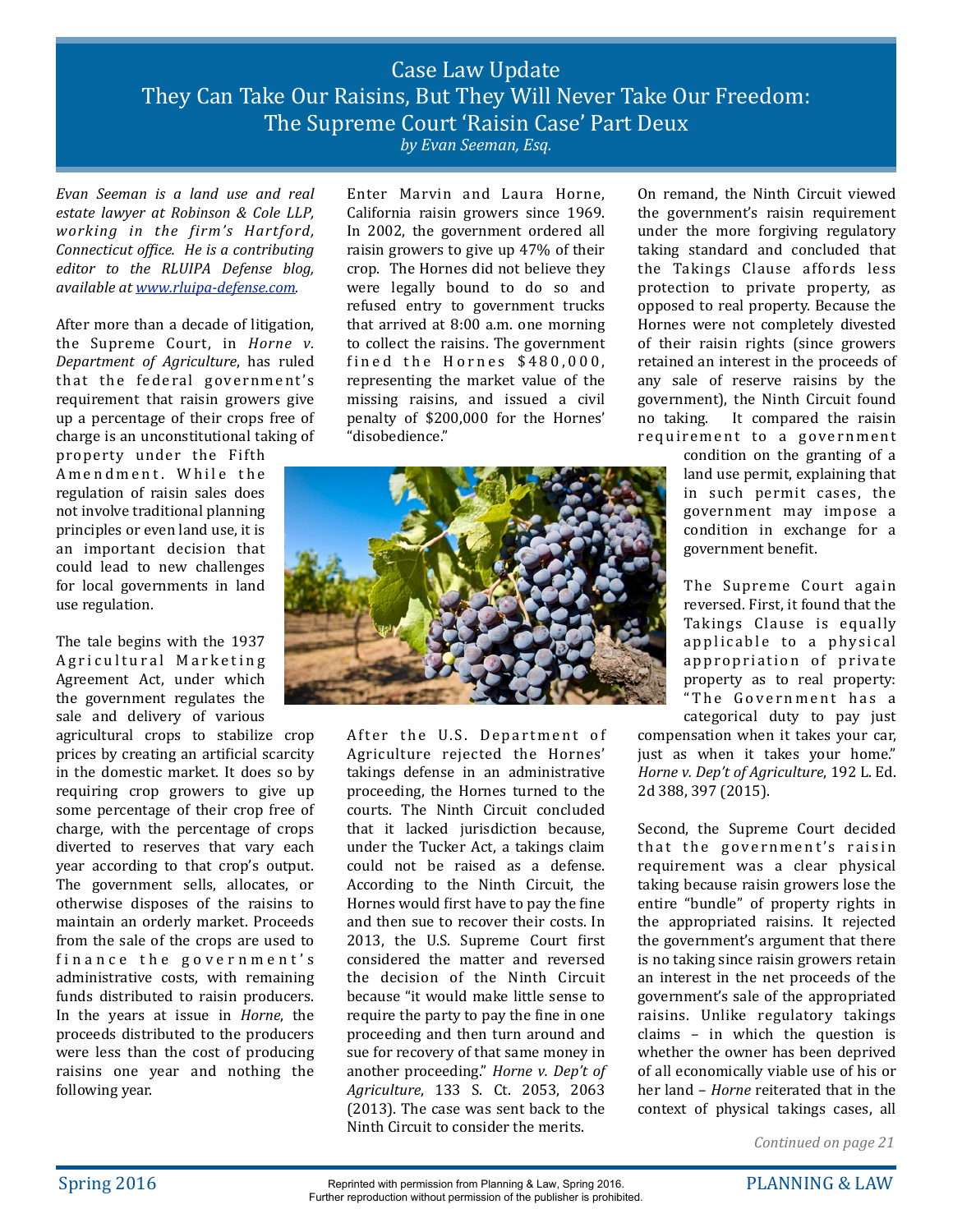### **Horne v.** USDA

*continued from page 7*

that matters is that some physical taking has occurred, regardless of whether the owner has lost all economically viable uses.

Third, the Supreme Court rejected the government's contention that the raisin requirement is not a taking because raisin growers voluntarily choose to participate in the market. "Let them sell wine," said the Court, "is probably not much more comforting to the raisin growers than similar reports have been to others throughout history." *Id.* at 401. The Court looked to its earlier decision in *Loretto v*. *Teleprompter Manhattan CATV Corp.* to note that "a landlord's ability to rent his property may not be conditioned on his forfeiting the right to compensation for physical occupation." 458 U.S. 419 (1982).

The Supreme Court also considered whether the Hornes had received some valuable government benefit by selling raisins. Unlike *Ruckelshaus* v. *Monsanto Co.*, where the sale of dangerous pesticides in the market was deemed a government benefit, 4 6 7 U . S . 9 8 6 ( 1 9 8 4 ) , *Horne* determined there is no government benefit associated with the sale of raisins. It also noted that the right to

WHILE THE REGULATION OF RAISIN SALES DOES NOT INVOLVE TRADITIONAL PLANNING PRINCIPLES OR EVEN LAND USE, IT IS AN IMPORTANT DECISION THAT COULD LEAD TO NEW CHALLENGES FOR LOCAL GOVERNMENTS IN LAND USE REGULATION.

build on one's own property is not a government benefit. *Horne*, 192 L. Ed. 2d at 401-02. Had there been some government benefit associated with the sale of raisins, perhaps the result would be different. But, "[r]aisins are not dangerous pesticides; they are a healthy snack." *Id.* at 402.

In the end, the Hornes were relieved of paying the government's fine and civil penalty. So what impact will *Horne* have? 

The Department of Agriculture should be shaking in its government boots out of concern that growers of raisins, and other crops subject to the set-aside requirement, will assert similar takings defenses or sue. There are seven other set-aside programs in various states covering almonds, dates, dried prunes, walnuts, tart cherries, and spearmint oil. The Department should take a hint from the Supreme Court's distinction between physical takings and regulatory takings jurisprudence. See id. at 399 ("A physical taking of raisins and a regulatory limit on production may



have the same economic impact on a grower. The Constitution, however, is concerned with means as well as ends."). In other words, if the government regulates the number of crops that may be sold in the market, it would likely increase its odds of prevailing on a takings claim "under the more flexible and forgiving standard for a regulatory taking." *Id.* at 395.

Could *Horne* also affect land use takings challenges? Exactions imposed by governments as conditions of development approval come to mind most when reading *Horne*, e.g. site plans, special permits, rezones, etc. But this was addressed by the Supreme Court in *Koontz v. St. Johns Water Management District*, where monetary exactions were found to be subject to the heightened scrutiny analysis established by a pair of Supreme Court cases, *Nollan v. California Coastal Commission* and *Dolan v. City of Tigard*. Land use exactions may be permissible, and are not per se takings, because of the well-recognized principle that " [i]nsisting that landowners internalize the negative externalities of their conduct is a hallmark of responsible land-use policy...." *Koontz v. St. Johns Water Management District*, 133 S. Ct. 2586, 2595 (2013) (citing Vill. of Euclid v. Ambler Realty Co., 272 U.S. 365 (1926)).

In *Horne*, the Supreme Court opted to go against the Ninth Circuit's approach of analyzing the takings claim as a land use exaction. Might savvy developers and applicants now attempt to recast their takings claims to fit the *Horne* framework, perhaps under the guise of interstate commerce? Maybe. *Horne* states that "[s]elling produce in interstate commerce, although

*Continued on next page*